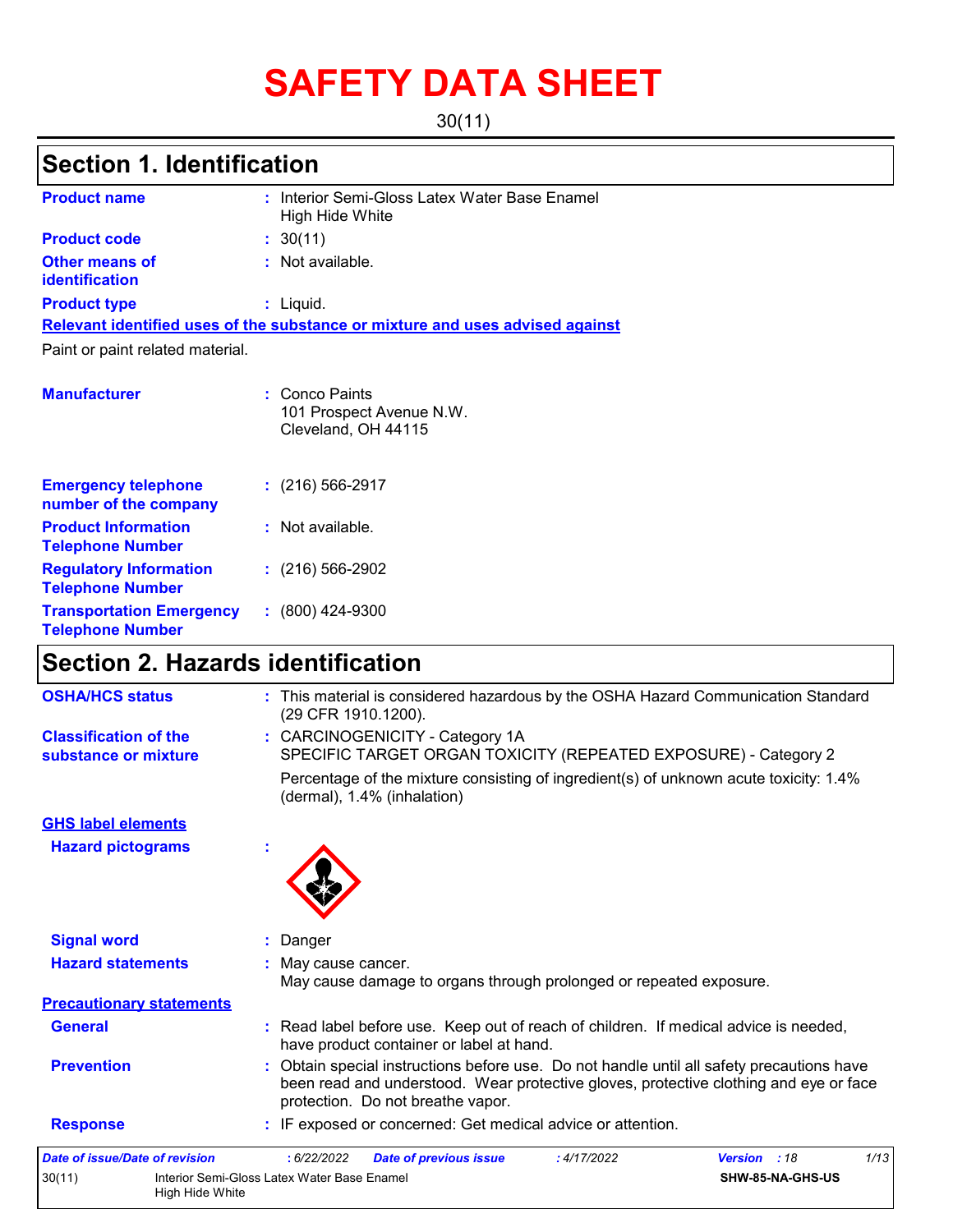### **Section 2. Hazards identification**

| <b>Storage</b>                             | : Store locked up.                                                                                                                                                                                                                                                                                                                                                                                                                                                                                                                                                                                   |  |
|--------------------------------------------|------------------------------------------------------------------------------------------------------------------------------------------------------------------------------------------------------------------------------------------------------------------------------------------------------------------------------------------------------------------------------------------------------------------------------------------------------------------------------------------------------------------------------------------------------------------------------------------------------|--|
| <b>Disposal</b>                            | : Dispose of contents and container in accordance with all local, regional, national and<br>international regulations.                                                                                                                                                                                                                                                                                                                                                                                                                                                                               |  |
| <b>Supplemental label</b><br>elements      | WARNING: This product contains chemicals known to the State of California to cause<br>cancer and birth defects or other reproductive harm. Adequate ventilation required when<br>sanding or abrading the dried film. If Adequate ventilation cannot be provided wear an<br>approved particulate respirator (NIOSH approved). Follow respirator manufacturer's<br>directions for respirator use. DELAYED EFFECTS FROM LONG TERM<br>OVEREXPOSURE. Abrading or sanding of the dry film may release Crystalline Silica<br>which has been shown to cause lung damage and cancer under long term exposure. |  |
|                                            | Please refer to the SDS for additional information. Keep out of reach of children. Do not<br>transfer contents to other containers for storage.                                                                                                                                                                                                                                                                                                                                                                                                                                                      |  |
| <b>Hazards not otherwise</b><br>classified | : None known.                                                                                                                                                                                                                                                                                                                                                                                                                                                                                                                                                                                        |  |

### **Section 3. Composition/information on ingredients**

| Substance/mixture     | : Mixture        |
|-----------------------|------------------|
| <b>Other means of</b> | : Not available. |
| <b>identification</b> |                  |

#### **CAS number/other identifiers**

| Ingredient name                 | ∣% by weight | <b>CAS number</b> |
|---------------------------------|--------------|-------------------|
| l Titanium Dioxide              | l≥10 - ≤25   | 13463-67-7        |
| Ethylene Glycol                 | 3≥ ا         | 1107-21-1         |
| Heavy Paraffinic Oil            | 1≤1          | 64742-65-0        |
| Cristobalite, respirable powder | l≤0.3        | 14464-46-1        |

Any concentration shown as a range is to protect confidentiality or is due to batch variation.

**There are no additional ingredients present which, within the current knowledge of the supplier and in the concentrations applicable, are classified and hence require reporting in this section.**

**Occupational exposure limits, if available, are listed in Section 8.**

### **Section 4. First aid measures**

#### **Description of necessary first aid measures**

| <b>Eye contact</b>  | : Immediately flush eyes with plenty of water, occasionally lifting the upper and lower<br>eyelids. Check for and remove any contact lenses. Continue to rinse for at least 10<br>minutes. Get medical attention.                                                                                                                                                                                                                                                                                                                         |
|---------------------|-------------------------------------------------------------------------------------------------------------------------------------------------------------------------------------------------------------------------------------------------------------------------------------------------------------------------------------------------------------------------------------------------------------------------------------------------------------------------------------------------------------------------------------------|
| <b>Inhalation</b>   | : Remove victim to fresh air and keep at rest in a position comfortable for breathing. If<br>not breathing, if breathing is irregular or if respiratory arrest occurs, provide artificial<br>respiration or oxygen by trained personnel. It may be dangerous to the person providing<br>aid to give mouth-to-mouth resuscitation. Get medical attention. If unconscious, place<br>in recovery position and get medical attention immediately. Maintain an open airway.<br>Loosen tight clothing such as a collar, tie, belt or waistband. |
| <b>Skin contact</b> | : Flush contaminated skin with plenty of water. Remove contaminated clothing and<br>shoes. Wash contaminated clothing thoroughly with water before removing it, or wear<br>gloves. Continue to rinse for at least 10 minutes. Get medical attention. Wash clothing<br>before reuse. Clean shoes thoroughly before reuse.                                                                                                                                                                                                                  |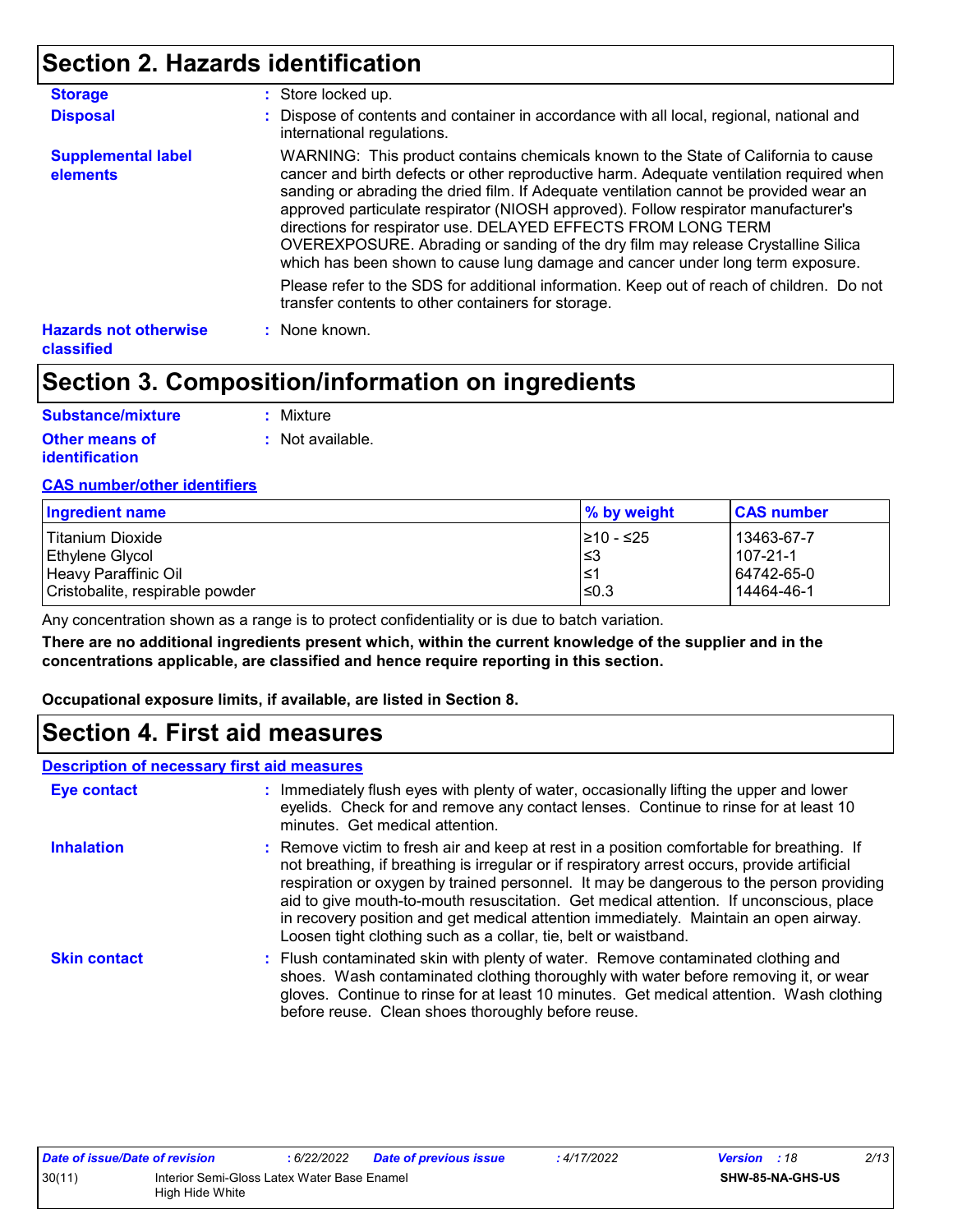### **Section 4. First aid measures**

| <b>Ingestion</b>                                          | : Wash out mouth with water. Remove dentures if any. If material has been swallowed<br>and the exposed person is conscious, give small quantities of water to drink. Stop if the<br>exposed person feels sick as vomiting may be dangerous. Do not induce vomiting<br>unless directed to do so by medical personnel. If vomiting occurs, the head should be<br>kept low so that vomit does not enter the lungs. Get medical attention. Never give<br>anything by mouth to an unconscious person. If unconscious, place in recovery position<br>and get medical attention immediately. Maintain an open airway. Loosen tight clothing<br>such as a collar, tie, belt or waistband. |  |
|-----------------------------------------------------------|-----------------------------------------------------------------------------------------------------------------------------------------------------------------------------------------------------------------------------------------------------------------------------------------------------------------------------------------------------------------------------------------------------------------------------------------------------------------------------------------------------------------------------------------------------------------------------------------------------------------------------------------------------------------------------------|--|
| <b>Most important symptoms/effects, acute and delayed</b> |                                                                                                                                                                                                                                                                                                                                                                                                                                                                                                                                                                                                                                                                                   |  |
| <b>Potential acute health effects</b>                     |                                                                                                                                                                                                                                                                                                                                                                                                                                                                                                                                                                                                                                                                                   |  |
| <b>Eye contact</b>                                        | : No known significant effects or critical hazards.                                                                                                                                                                                                                                                                                                                                                                                                                                                                                                                                                                                                                               |  |
| <b>Inhalation</b>                                         | No known significant effects or critical hazards.                                                                                                                                                                                                                                                                                                                                                                                                                                                                                                                                                                                                                                 |  |
| <b>Skin contact</b>                                       | : No known significant effects or critical hazards.                                                                                                                                                                                                                                                                                                                                                                                                                                                                                                                                                                                                                               |  |
| <b>Ingestion</b>                                          | : No known significant effects or critical hazards.                                                                                                                                                                                                                                                                                                                                                                                                                                                                                                                                                                                                                               |  |
| <b>Over-exposure signs/symptoms</b>                       |                                                                                                                                                                                                                                                                                                                                                                                                                                                                                                                                                                                                                                                                                   |  |
| <b>Eye contact</b>                                        | : No specific data.                                                                                                                                                                                                                                                                                                                                                                                                                                                                                                                                                                                                                                                               |  |
| <b>Inhalation</b>                                         | No specific data.                                                                                                                                                                                                                                                                                                                                                                                                                                                                                                                                                                                                                                                                 |  |
| <b>Skin contact</b>                                       | : No specific data.                                                                                                                                                                                                                                                                                                                                                                                                                                                                                                                                                                                                                                                               |  |
| <b>Ingestion</b>                                          | No specific data.                                                                                                                                                                                                                                                                                                                                                                                                                                                                                                                                                                                                                                                                 |  |
|                                                           | Indication of immediate medical attention and special treatment needed, if necessary                                                                                                                                                                                                                                                                                                                                                                                                                                                                                                                                                                                              |  |
| <b>Notes to physician</b>                                 | : Treat symptomatically. Contact poison treatment specialist immediately if large<br>quantities have been ingested or inhaled.                                                                                                                                                                                                                                                                                                                                                                                                                                                                                                                                                    |  |
| <b>Specific treatments</b>                                | : No specific treatment.                                                                                                                                                                                                                                                                                                                                                                                                                                                                                                                                                                                                                                                          |  |
| <b>Protection of first-aiders</b>                         | No action shall be taken involving any personal risk or without suitable training. If it is<br>suspected that fumes are still present, the rescuer should wear an appropriate mask or<br>self-contained breathing apparatus. It may be dangerous to the person providing aid to<br>give mouth-to-mouth resuscitation. Wash contaminated clothing thoroughly with water<br>before removing it, or wear gloves.                                                                                                                                                                                                                                                                     |  |
|                                                           |                                                                                                                                                                                                                                                                                                                                                                                                                                                                                                                                                                                                                                                                                   |  |

**See toxicological information (Section 11)**

### **Section 5. Fire-fighting measures**

| <b>Extinguishing media</b>                             |                                                                                                                                                                                                     |  |
|--------------------------------------------------------|-----------------------------------------------------------------------------------------------------------------------------------------------------------------------------------------------------|--|
| <b>Suitable extinguishing</b><br>media                 | : Use an extinguishing agent suitable for the surrounding fire.                                                                                                                                     |  |
| <b>Unsuitable extinguishing</b><br>media               | : None known.                                                                                                                                                                                       |  |
| <b>Specific hazards arising</b><br>from the chemical   | : In a fire or if heated, a pressure increase will occur and the container may burst.                                                                                                               |  |
| <b>Hazardous thermal</b><br>decomposition products     | : Decomposition products may include the following materials:<br>carbon dioxide<br>carbon monoxide<br>metal oxide/oxides                                                                            |  |
| <b>Special protective actions</b><br>for fire-fighters | : Promptly isolate the scene by removing all persons from the vicinity of the incident if<br>there is a fire. No action shall be taken involving any personal risk or without suitable<br>training. |  |
| <b>Date of issue/Date of revision</b>                  | 3/13<br>: 6/22/2022<br><b>Date of previous issue</b><br><b>Version</b><br>:18<br>: 4/17/2022                                                                                                        |  |
| 30(11)<br>High Hide White                              | Interior Semi-Gloss Latex Water Base Enamel<br>SHW-85-NA-GHS-US                                                                                                                                     |  |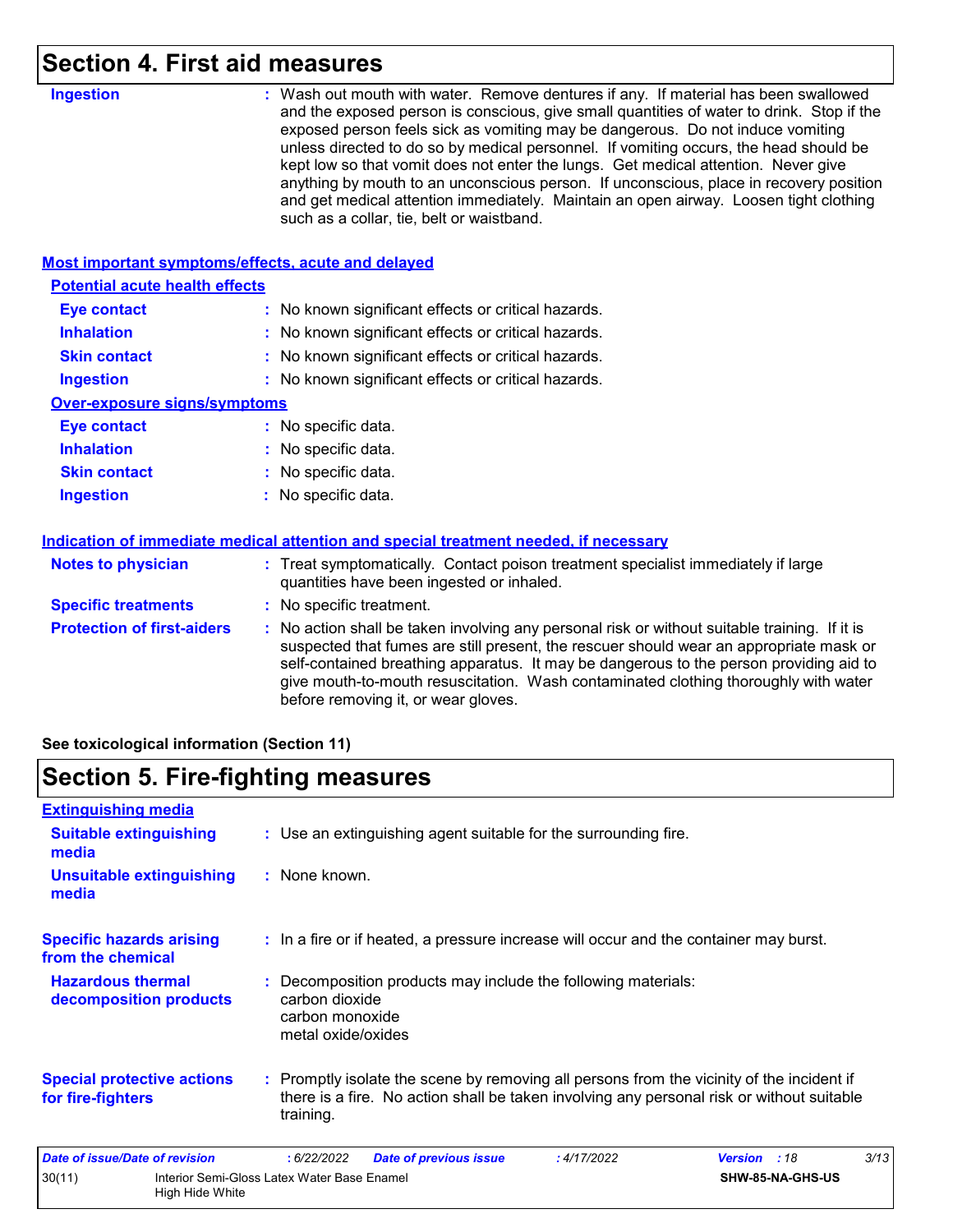### **Section 5. Fire-fighting measures**

Fire-fighters should wear appropriate protective equipment and self-contained breathing **:** apparatus (SCBA) with a full face-piece operated in positive pressure mode. **Special protective equipment for fire-fighters**

### **Section 6. Accidental release measures**

|                                                              | Personal precautions, protective equipment and emergency procedures                                                                                                                                                                                                                                                                                                                                                                                                                                                                                                                                                                                                                                        |
|--------------------------------------------------------------|------------------------------------------------------------------------------------------------------------------------------------------------------------------------------------------------------------------------------------------------------------------------------------------------------------------------------------------------------------------------------------------------------------------------------------------------------------------------------------------------------------------------------------------------------------------------------------------------------------------------------------------------------------------------------------------------------------|
| For non-emergency<br>personnel                               | : No action shall be taken involving any personal risk or without suitable training.<br>Evacuate surrounding areas. Keep unnecessary and unprotected personnel from<br>entering. Do not touch or walk through spilled material. Avoid breathing vapor or mist.<br>Provide adequate ventilation. Wear appropriate respirator when ventilation is<br>inadequate. Put on appropriate personal protective equipment.                                                                                                                                                                                                                                                                                           |
| For emergency responders                                     | If specialized clothing is required to deal with the spillage, take note of any information in<br>÷.<br>Section 8 on suitable and unsuitable materials. See also the information in "For non-<br>emergency personnel".                                                                                                                                                                                                                                                                                                                                                                                                                                                                                     |
| <b>Environmental precautions</b>                             | : Avoid dispersal of spilled material and runoff and contact with soil, waterways, drains<br>and sewers. Inform the relevant authorities if the product has caused environmental<br>pollution (sewers, waterways, soil or air).                                                                                                                                                                                                                                                                                                                                                                                                                                                                            |
| <b>Methods and materials for containment and cleaning up</b> |                                                                                                                                                                                                                                                                                                                                                                                                                                                                                                                                                                                                                                                                                                            |
| <b>Small spill</b>                                           | : Stop leak if without risk. Move containers from spill area. Dilute with water and mop up<br>if water-soluble. Alternatively, or if water-insoluble, absorb with an inert dry material and<br>place in an appropriate waste disposal container. Dispose of via a licensed waste<br>disposal contractor.                                                                                                                                                                                                                                                                                                                                                                                                   |
| <b>Large spill</b>                                           | Stop leak if without risk. Move containers from spill area. Approach release from<br>upwind. Prevent entry into sewers, water courses, basements or confined areas. Wash<br>spillages into an effluent treatment plant or proceed as follows. Contain and collect<br>spillage with non-combustible, absorbent material e.g. sand, earth, vermiculite or<br>diatomaceous earth and place in container for disposal according to local regulations<br>(see Section 13). Dispose of via a licensed waste disposal contractor. Contaminated<br>absorbent material may pose the same hazard as the spilled product. Note: see<br>Section 1 for emergency contact information and Section 13 for waste disposal. |

### **Section 7. Handling and storage**

| <b>Precautions for safe handling</b>             |                                                                                                                                                                                                                                                                                                                                                                                                                                                                                                                                                                                                                                                                               |
|--------------------------------------------------|-------------------------------------------------------------------------------------------------------------------------------------------------------------------------------------------------------------------------------------------------------------------------------------------------------------------------------------------------------------------------------------------------------------------------------------------------------------------------------------------------------------------------------------------------------------------------------------------------------------------------------------------------------------------------------|
| <b>Protective measures</b>                       | : Put on appropriate personal protective equipment (see Section 8). Avoid exposure -<br>obtain special instructions before use. Do not handle until all safety precautions have<br>been read and understood. Do not get in eyes or on skin or clothing. Do not breathe<br>vapor or mist. Do not ingest. If during normal use the material presents a respiratory<br>hazard, use only with adequate ventilation or wear appropriate respirator. Keep in the<br>original container or an approved alternative made from a compatible material, kept<br>tightly closed when not in use. Empty containers retain product residue and can be<br>hazardous. Do not reuse container. |
| <b>Advice on general</b><br>occupational hygiene | : Eating, drinking and smoking should be prohibited in areas where this material is<br>handled, stored and processed. Workers should wash hands and face before eating,<br>drinking and smoking. Remove contaminated clothing and protective equipment before<br>entering eating areas. See also Section 8 for additional information on hygiene<br>measures.                                                                                                                                                                                                                                                                                                                 |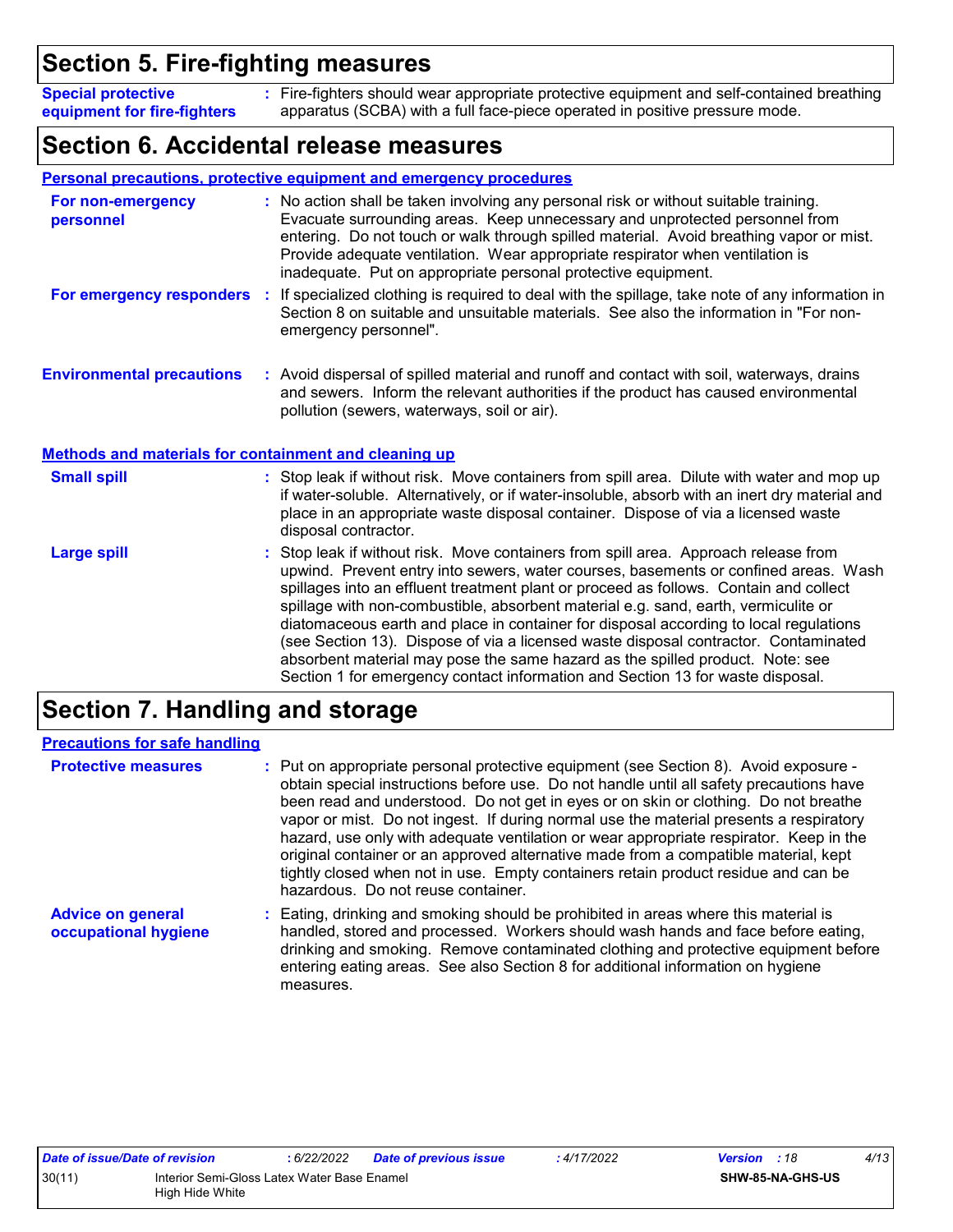### **Section 7. Handling and storage**

| <b>Conditions for safe storage,</b> | : Store in accordance with local regulations. Store in original container protected from                                                                                                                                                                                                                                                                                                                   |
|-------------------------------------|------------------------------------------------------------------------------------------------------------------------------------------------------------------------------------------------------------------------------------------------------------------------------------------------------------------------------------------------------------------------------------------------------------|
| including any                       | direct sunlight in a dry, cool and well-ventilated area, away from incompatible materials                                                                                                                                                                                                                                                                                                                  |
| <b>incompatibilities</b>            | (see Section 10) and food and drink. Store locked up. Keep container tightly closed<br>and sealed until ready for use. Containers that have been opened must be carefully<br>resealed and kept upright to prevent leakage. Do not store in unlabeled containers.<br>Use appropriate containment to avoid environmental contamination. See Section 10 for<br>incompatible materials before handling or use. |

### **Section 8. Exposure controls/personal protection**

#### **Control parameters**

**Occupational exposure limits (OSHA United States)**

| <b>Ingredient name</b>          | CAS#           | <b>Exposure limits</b>                                                                                                                                                                                                                                                                                                                                                                                                                                                                                                                                                           |
|---------------------------------|----------------|----------------------------------------------------------------------------------------------------------------------------------------------------------------------------------------------------------------------------------------------------------------------------------------------------------------------------------------------------------------------------------------------------------------------------------------------------------------------------------------------------------------------------------------------------------------------------------|
| <b>Titanium Dioxide</b>         | 13463-67-7     | ACGIH TLV (United States, 1/2021).<br>TWA: 10 mg/m <sup>3</sup> 8 hours.<br>OSHA PEL (United States, 5/2018).<br>TWA: 15 mg/m <sup>3</sup> 8 hours. Form: Total dust                                                                                                                                                                                                                                                                                                                                                                                                             |
| <b>Ethylene Glycol</b>          | $107 - 21 - 1$ | ACGIH TLV (United States, 1/2021).<br>STEL: 10 mg/m <sup>3</sup> 15 minutes. Form: Inhalable<br>fraction. Aerosol only.<br>STEL: 50 ppm 15 minutes. Form: Vapor<br>fraction<br>TWA: 25 ppm 8 hours. Form: Vapor fraction                                                                                                                                                                                                                                                                                                                                                         |
| Heavy Paraffinic Oil            | 64742-65-0     | ACGIH TLV (United States, 1/2021).<br>TWA: 5 mg/m <sup>3</sup> 8 hours. Form: Inhalable<br>fraction<br>OSHA PEL (United States, 5/2018).<br>TWA: 5 mg/m <sup>3</sup> 8 hours.<br>NIOSH REL (United States, 10/2020).<br>TWA: 5 mg/m <sup>3</sup> 10 hours. Form: Mist<br>STEL: 10 mg/m <sup>3</sup> 15 minutes. Form: Mist                                                                                                                                                                                                                                                       |
| Cristobalite, respirable powder | 14464-46-1     | OSHA PEL Z3 (United States, 6/2016).<br>TWA: 250 mppcf / 2 x (%SiO2+5) 8 hours.<br>Form: Respirable<br>TWA: 10 mg/m <sup>3</sup> / 2 x (%SiO2+2) 8 hours.<br>Form: Respirable<br>TWA: 30 mg/m <sup>3</sup> / 2 x (%SiO2+2) 8 hours.<br>Form: Total dust<br>OSHA PEL (United States, 5/2018).<br>TWA: 50 µg/m <sup>3</sup> 8 hours. Form: Respirable<br>dust<br>ACGIH TLV (United States, 1/2021).<br>TWA: 0.025 mg/m <sup>3</sup> 8 hours. Form:<br>Respirable fraction<br>NIOSH REL (United States, 10/2020).<br>TWA: 0.05 mg/m <sup>3</sup> 10 hours. Form: respirable<br>dust |

**Occupational exposure limits (Canada)**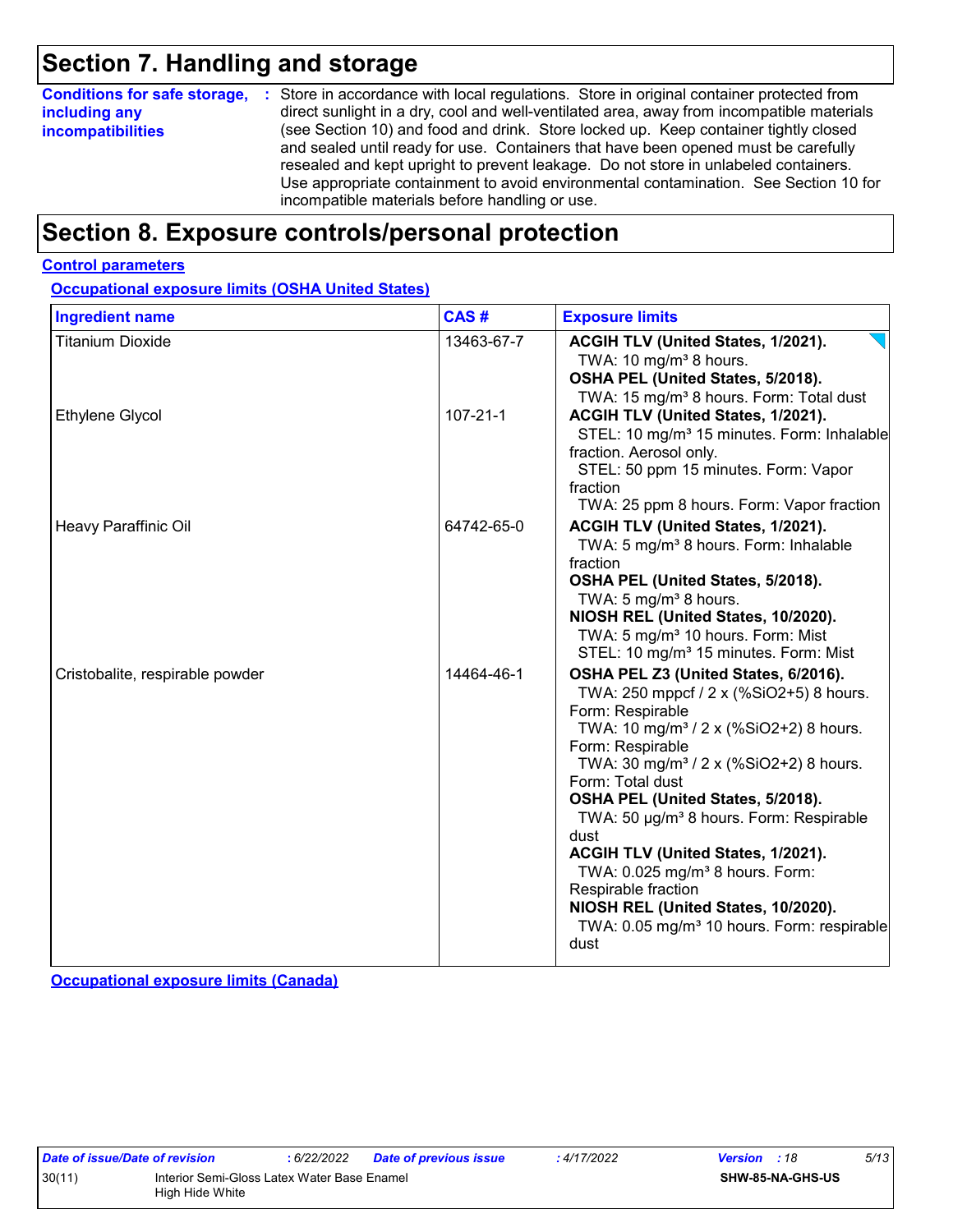| <b>Ingredient name</b> | CAS#           | <b>Exposure limits</b>                                                                                                                                                                                                                                                                                                                                                                                                                                                                                                                                                                                                                                                                                                                                                                                                                                 |
|------------------------|----------------|--------------------------------------------------------------------------------------------------------------------------------------------------------------------------------------------------------------------------------------------------------------------------------------------------------------------------------------------------------------------------------------------------------------------------------------------------------------------------------------------------------------------------------------------------------------------------------------------------------------------------------------------------------------------------------------------------------------------------------------------------------------------------------------------------------------------------------------------------------|
| Titanium dioxide       | 13463-67-7     | <b>CA British Columbia Provincial (Canada,</b><br>$6/2021$ ).<br>TWA: 10 mg/m <sup>3</sup> 8 hours. Form: Total dust<br>TWA: 3 mg/m <sup>3</sup> 8 hours. Form: respirable<br>fraction<br>CA Quebec Provincial (Canada, 6/2021).<br>TWAEV: 10 mg/m <sup>3</sup> 8 hours. Form: Total dust.<br>CA Alberta Provincial (Canada, 6/2018).<br>8 hrs OEL: 10 mg/m <sup>3</sup> 8 hours.<br>CA Ontario Provincial (Canada, 6/2019).<br>TWA: 10 mg/m <sup>3</sup> 8 hours.<br><b>CA Saskatchewan Provincial (Canada,</b><br>7/2013).<br>STEL: 20 mg/m <sup>3</sup> 15 minutes.<br>TWA: 10 mg/m <sup>3</sup> 8 hours.                                                                                                                                                                                                                                           |
| Ethylene glycol        | $107 - 21 - 1$ | <b>CA British Columbia Provincial (Canada,</b><br>6/2021).<br>C: 100 mg/m <sup>3</sup> Form: Aerosol<br>TWA: 10 mg/m <sup>3</sup> 8 hours. Form: Particulate<br>STEL: 20 mg/m <sup>3</sup> 15 minutes. Form:<br>Particulate<br>C: 50 ppm Form: Vapour<br>CA Ontario Provincial (Canada, 6/2019).<br>Ceiling Limit: 10 mg/m <sup>3</sup> Form: Inhalable<br>particulate matter, aerosol only<br>STEL: 50 ppm 15 minutes. Form: Vapour<br>fraction.<br>TWA: 25 ppm 8 hours. Form: Vapour<br>fraction.<br><b>CA Saskatchewan Provincial (Canada,</b><br>7/2013).<br>CEIL: 100 mg/m <sup>3</sup> Form: aerosol<br>CA Alberta Provincial (Canada, 6/2018).<br>$C: 100$ mg/m <sup>3</sup><br>CA Quebec Provincial (Canada, 6/2021).<br>STEV: 50 ppm 15 minutes. Form: vapour<br>and mist<br>STEV: 127 mg/m <sup>3</sup> 15 minutes. Form: vapour<br>and mist |
| Cristobalite           | 14464-46-1     | <b>CA British Columbia Provincial (Canada,</b><br>$6/2021$ ).<br>TWA: 0.025 mg/m <sup>3</sup> 8 hours. Form:<br>Respirable<br>CA Quebec Provincial (Canada, 6/2021).<br>TWAEV: 0.05 mg/m <sup>3</sup> 8 hours. Form:<br>Respirable dust.<br>CA Alberta Provincial (Canada, 6/2018).<br>8 hrs OEL: 0.025 mg/m <sup>3</sup> 8 hours. Form:<br>Respirable particulate<br>CA Ontario Provincial (Canada, 6/2019).<br>TWA: 0.05 mg/m <sup>3</sup> 8 hours. Form: Respirable<br>particulate matter.<br><b>CA Saskatchewan Provincial (Canada,</b><br>$7/2013$ ).<br>TWA: 0.05 mg/m <sup>3</sup> 8 hours. Form: respirable                                                                                                                                                                                                                                    |

High Hide White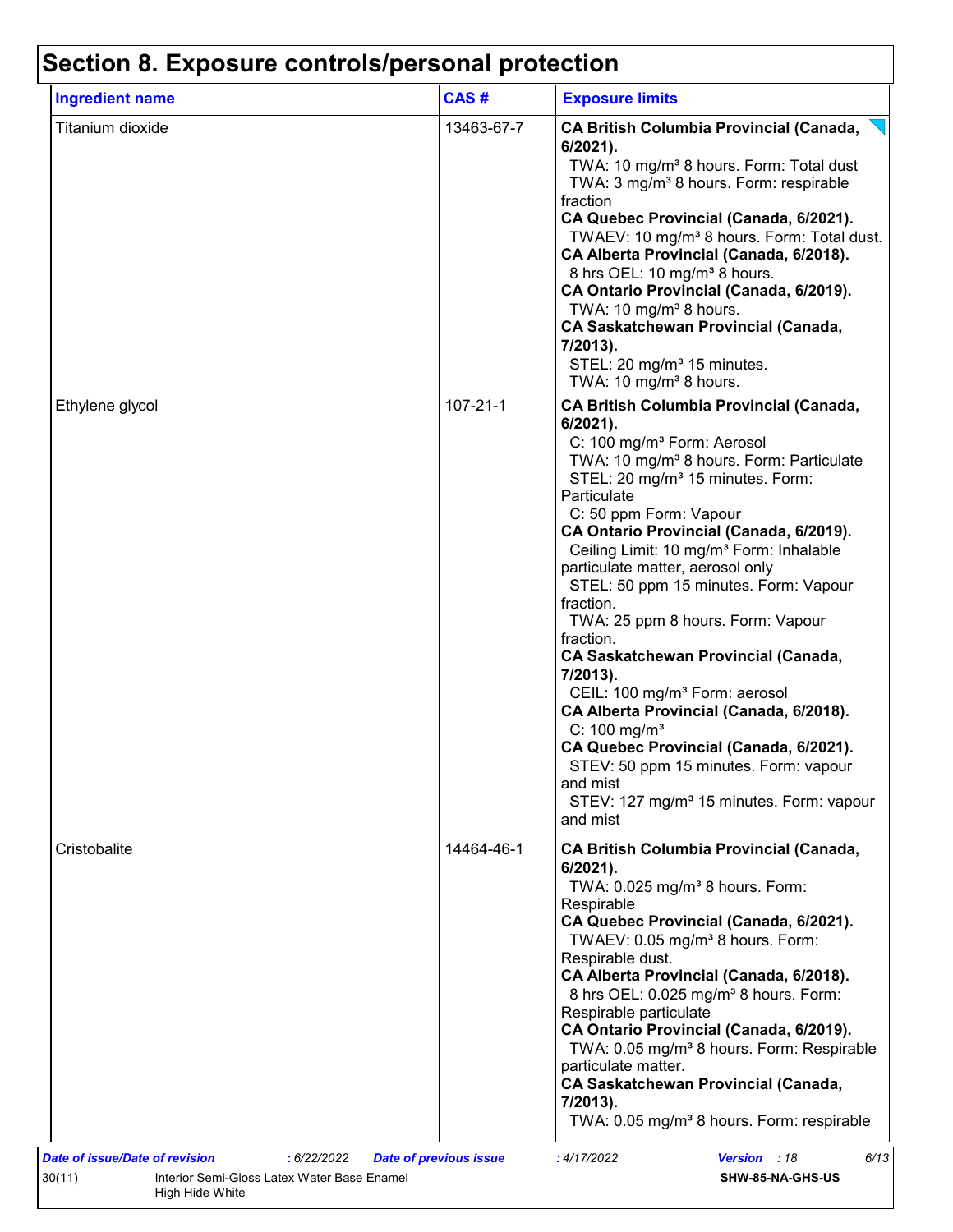### **Section 8. Exposure controls/personal protection**

|                                                                                         |                                                                                                                                                                                                                                                                                                                                                                  |                | fraction                                                                                                                                                                                                                                                                                                                                                                                                                                                                                                                                              |  |
|-----------------------------------------------------------------------------------------|------------------------------------------------------------------------------------------------------------------------------------------------------------------------------------------------------------------------------------------------------------------------------------------------------------------------------------------------------------------|----------------|-------------------------------------------------------------------------------------------------------------------------------------------------------------------------------------------------------------------------------------------------------------------------------------------------------------------------------------------------------------------------------------------------------------------------------------------------------------------------------------------------------------------------------------------------------|--|
| <b>Occupational exposure limits (Mexico)</b>                                            |                                                                                                                                                                                                                                                                                                                                                                  |                |                                                                                                                                                                                                                                                                                                                                                                                                                                                                                                                                                       |  |
|                                                                                         |                                                                                                                                                                                                                                                                                                                                                                  | CAS#           | <b>Exposure limits</b>                                                                                                                                                                                                                                                                                                                                                                                                                                                                                                                                |  |
| ethanediol                                                                              |                                                                                                                                                                                                                                                                                                                                                                  | $107 - 21 - 1$ | NOM-010-STPS-2014 (Mexico, 4/2016).<br>CEIL: 100 mg/m <sup>3</sup> Form: Only AEROSOL                                                                                                                                                                                                                                                                                                                                                                                                                                                                 |  |
| <b>Appropriate engineering</b><br>controls<br><b>Environmental exposure</b><br>controls |                                                                                                                                                                                                                                                                                                                                                                  |                | If user operations generate dust, fumes, gas, vapor or mist, use process enclosures,<br>local exhaust ventilation or other engineering controls to keep worker exposure to<br>airborne contaminants below any recommended or statutory limits.<br>Emissions from ventilation or work process equipment should be checked to ensure<br>they comply with the requirements of environmental protection legislation. In some<br>cases, fume scrubbers, filters or engineering modifications to the process equipment                                      |  |
| <b>Individual protection measures</b>                                                   | will be necessary to reduce emissions to acceptable levels.                                                                                                                                                                                                                                                                                                      |                |                                                                                                                                                                                                                                                                                                                                                                                                                                                                                                                                                       |  |
| <b>Hygiene measures</b>                                                                 | showers are close to the workstation location.                                                                                                                                                                                                                                                                                                                   |                | Wash hands, forearms and face thoroughly after handling chemical products, before<br>eating, smoking and using the lavatory and at the end of the working period.<br>Appropriate techniques should be used to remove potentially contaminated clothing.<br>Wash contaminated clothing before reusing. Ensure that eyewash stations and safety                                                                                                                                                                                                         |  |
| <b>Eye/face protection</b>                                                              | Safety eyewear complying with an approved standard should be used when a risk<br>assessment indicates this is necessary to avoid exposure to liquid splashes, mists,<br>gases or dusts. If contact is possible, the following protection should be worn, unless<br>the assessment indicates a higher degree of protection: safety glasses with side-<br>shields. |                |                                                                                                                                                                                                                                                                                                                                                                                                                                                                                                                                                       |  |
| <b>Skin protection</b>                                                                  |                                                                                                                                                                                                                                                                                                                                                                  |                |                                                                                                                                                                                                                                                                                                                                                                                                                                                                                                                                                       |  |
| <b>Hand protection</b>                                                                  | protection time of the gloves cannot be accurately estimated.                                                                                                                                                                                                                                                                                                    |                | : Chemical-resistant, impervious gloves complying with an approved standard should be<br>worn at all times when handling chemical products if a risk assessment indicates this is<br>necessary. Considering the parameters specified by the glove manufacturer, check<br>during use that the gloves are still retaining their protective properties. It should be<br>noted that the time to breakthrough for any glove material may be different for different<br>glove manufacturers. In the case of mixtures, consisting of several substances, the |  |
| <b>Body protection</b>                                                                  | handling this product.                                                                                                                                                                                                                                                                                                                                           |                | Personal protective equipment for the body should be selected based on the task being<br>performed and the risks involved and should be approved by a specialist before                                                                                                                                                                                                                                                                                                                                                                               |  |
| <b>Other skin protection</b>                                                            | specialist before handling this product.                                                                                                                                                                                                                                                                                                                         |                | : Appropriate footwear and any additional skin protection measures should be selected<br>based on the task being performed and the risks involved and should be approved by a                                                                                                                                                                                                                                                                                                                                                                         |  |
| <b>Respiratory protection</b>                                                           | aspects of use.                                                                                                                                                                                                                                                                                                                                                  |                | Based on the hazard and potential for exposure, select a respirator that meets the<br>appropriate standard or certification. Respirators must be used according to a<br>respiratory protection program to ensure proper fitting, training, and other important                                                                                                                                                                                                                                                                                        |  |

## **Section 9. Physical and chemical properties**

The conditions of measurement of all properties are at standard temperature and pressure unless otherwise indicated.

| <b>Appearance</b>              |                                                                |                  |                               |            |              |                  |      |
|--------------------------------|----------------------------------------------------------------|------------------|-------------------------------|------------|--------------|------------------|------|
| <b>Physical state</b>          |                                                                | : Liquid.        |                               |            |              |                  |      |
| <b>Color</b>                   |                                                                | : Not available. |                               |            |              |                  |      |
| <b>Odor</b>                    |                                                                | : Not available. |                               |            |              |                  |      |
| <b>Odor threshold</b>          |                                                                | : Not available. |                               |            |              |                  |      |
| pH                             |                                                                | : 8.7            |                               |            |              |                  |      |
| Date of issue/Date of revision |                                                                | :6/22/2022       | <b>Date of previous issue</b> | :4/17/2022 | Version : 18 |                  | 7/13 |
| 30(11)                         | Interior Semi-Gloss Latex Water Base Enamel<br>High Hide White |                  |                               |            |              | SHW-85-NA-GHS-US |      |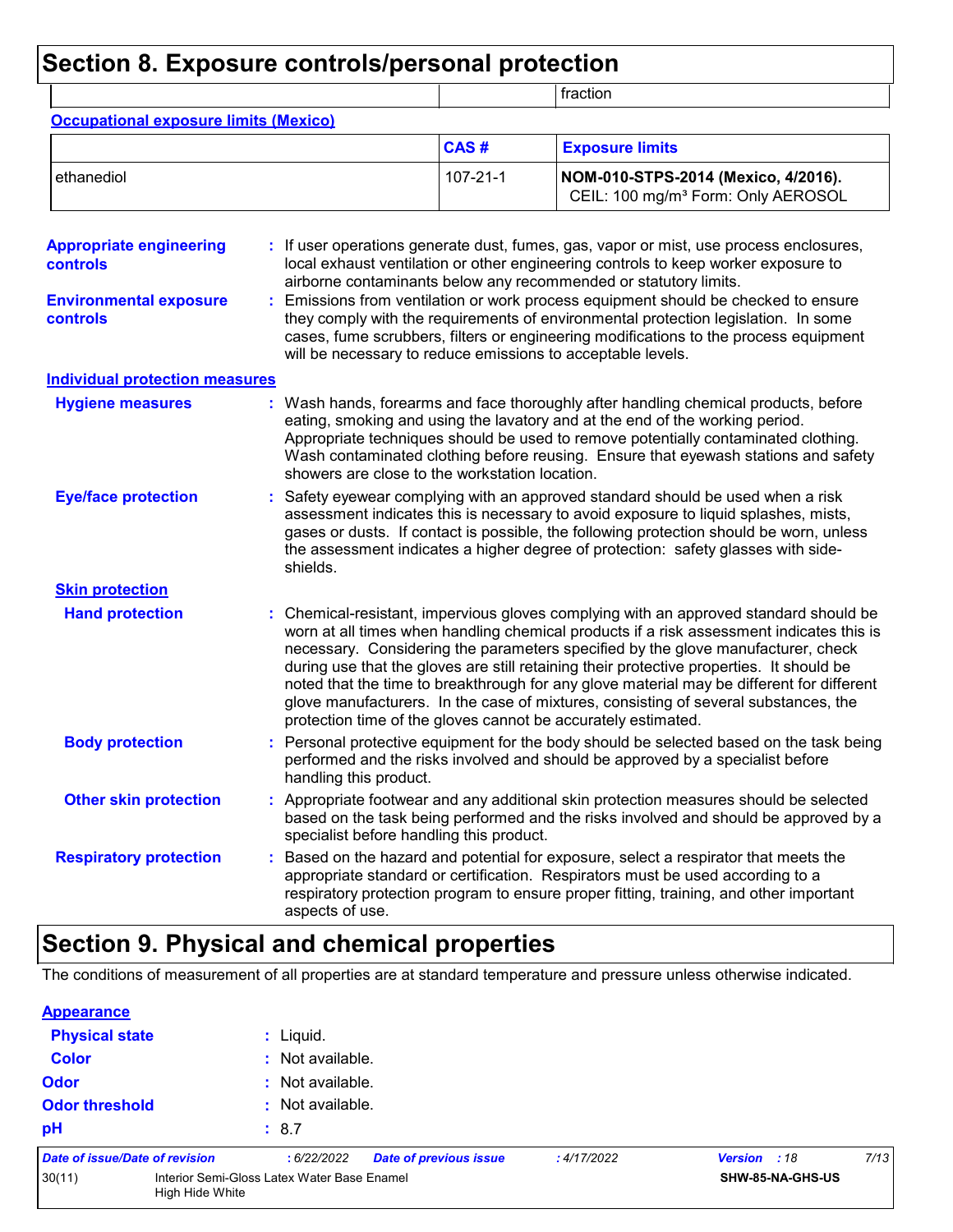### **Section 9. Physical and chemical properties**

| <b>Melting point/freezing point</b>                               | : Not available.                                               |
|-------------------------------------------------------------------|----------------------------------------------------------------|
| <b>Boiling point, initial boiling</b><br>point, and boiling range | : $100^{\circ}$ C (212 $^{\circ}$ F)                           |
| <b>Flash point</b>                                                | : Closed cup: Not applicable.                                  |
| <b>Evaporation rate</b>                                           | $\therefore$ 0.09 (butyl acetate = 1)                          |
| <b>Flammability</b>                                               | : Not available.                                               |
| Lower and upper explosion<br>limit/flammability limit             | $:$ Lower: $0.6\%$<br>Upper: 15.3%                             |
| <b>Vapor pressure</b>                                             | : $2.3$ kPa (17.5 mm Hg)                                       |
| <b>Relative vapor density</b>                                     | : 1 [Air = 1]                                                  |
| <b>Relative density</b>                                           | : 1.17                                                         |
| <b>Solubility</b>                                                 | : Not available.                                               |
| <b>Partition coefficient: n-</b><br>octanol/water                 | : Not applicable.                                              |
| <b>Auto-ignition temperature</b>                                  | : Not available.                                               |
| <b>Decomposition temperature</b>                                  | : Not available.                                               |
| <b>Viscosity</b>                                                  | Kinematic (40°C (104°F)): >20.5 mm <sup>2</sup> /s (>20.5 cSt) |
| <b>Molecular weight</b>                                           | Not applicable.                                                |
| <b>Aerosol product</b>                                            |                                                                |
| <b>Heat of combustion</b>                                         | : $1.398$ kJ/g                                                 |

### **Section 10. Stability and reactivity**

| <b>Reactivity</b>                            | : No specific test data related to reactivity available for this product or its ingredients.              |
|----------------------------------------------|-----------------------------------------------------------------------------------------------------------|
| <b>Chemical stability</b>                    | : The product is stable.                                                                                  |
| <b>Possibility of hazardous</b><br>reactions | : Under normal conditions of storage and use, hazardous reactions will not occur.                         |
| <b>Conditions to avoid</b>                   | $:$ No specific data.                                                                                     |
| <b>Incompatible materials</b>                | : No specific data.                                                                                       |
| <b>Hazardous decomposition</b><br>products   | : Under normal conditions of storage and use, hazardous decomposition products should<br>not be produced. |

### **Section 11. Toxicological information**

#### **Information on toxicological effects**

**Acute toxicity**

| <b>Product/ingredient name</b>          | <b>Result</b>                                  | <b>Species</b>       | <b>Dose</b>                                          | <b>Exposure</b> |
|-----------------------------------------|------------------------------------------------|----------------------|------------------------------------------------------|-----------------|
| Ethylene Glycol<br>Heavy Paraffinic Oil | ILD50 Oral<br><b>ILD50 Dermal</b><br>LD50 Oral | Rat<br>Rabbit<br>Rat | $ 4700 \text{ mg/kg} $<br>>5000 mg/kg<br>>5000 mg/kg |                 |

**Irritation/Corrosion**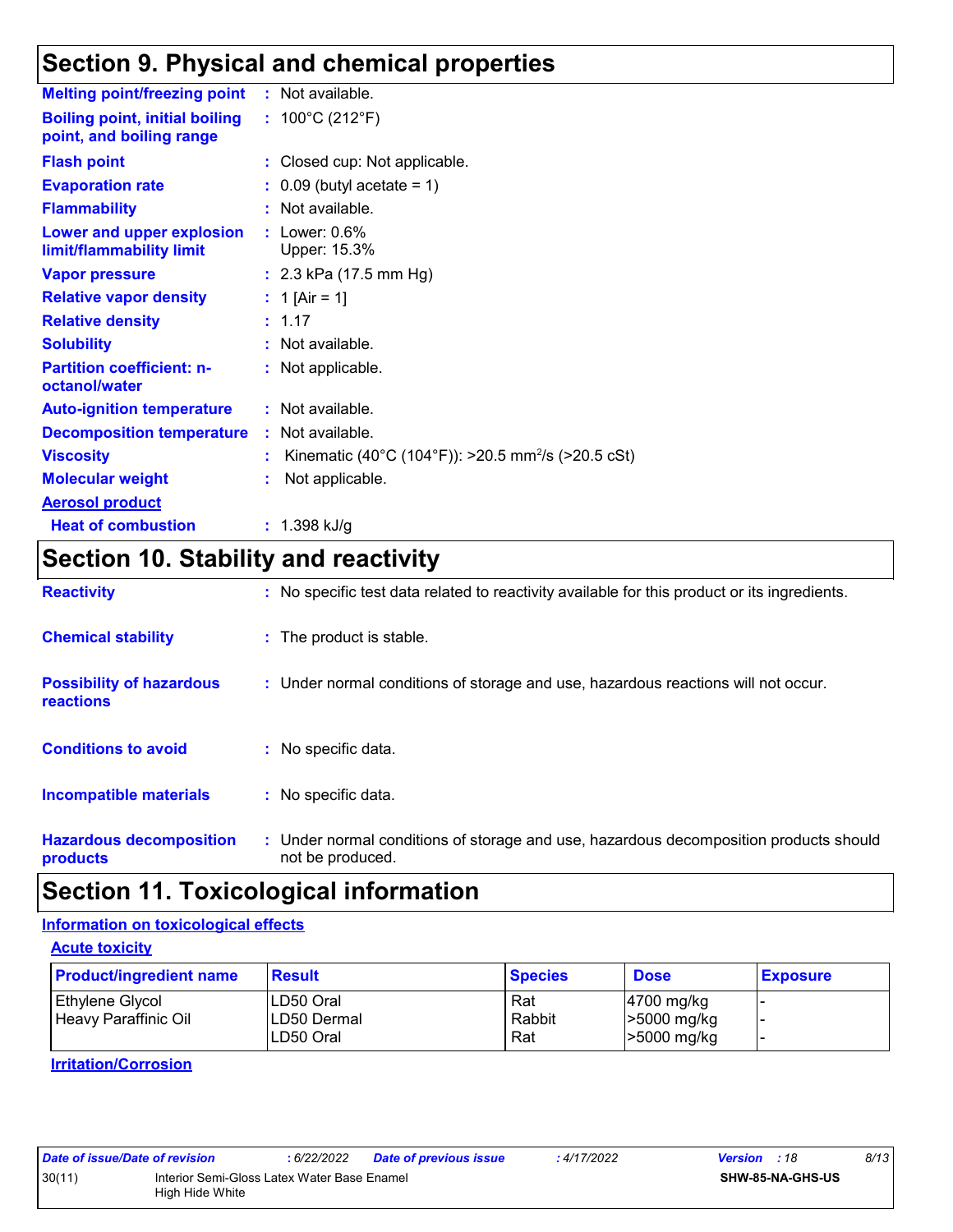### **Section 11. Toxicological information**

| <b>Product/ingredient name</b> | <b>Result</b>            | <b>Species</b> | <b>Score</b> | <b>Exposure</b>      | <b>Observation</b>       |
|--------------------------------|--------------------------|----------------|--------------|----------------------|--------------------------|
| <b>Titanium Dioxide</b>        | Skin - Mild irritant     | Human          |              | 72 hours 300         |                          |
| Ethylene Glycol                | Eyes - Mild irritant     | Rabbit         |              | ug l<br>24 hours 500 |                          |
|                                | Eyes - Mild irritant     | Rabbit         |              | l mg<br>hours 100    | $\overline{\phantom{a}}$ |
|                                | Eyes - Moderate irritant | Rabbit         |              | mg<br>6 hours 1440   |                          |
|                                | Skin - Mild irritant     | Rabbit         |              | mg<br>555 mg         | $\overline{\phantom{0}}$ |

#### **Sensitization**

Not available.

#### **Mutagenicity**

Not available.

#### **Carcinogenicity**

Not available.

#### **Classification**

| <b>Product/ingredient name</b>                                | <b>OSHA</b> | <b>IARC</b> | <b>NTP</b>                      |
|---------------------------------------------------------------|-------------|-------------|---------------------------------|
| <b>Titanium Dioxide</b><br>Cristobalite, respirable<br>powder |             | 2B          | Known to be a human carcinogen. |

#### **Reproductive toxicity**

Not available.

#### **Teratogenicity**

Not available.

#### **Specific target organ toxicity (single exposure)**

| <b>Name</b>            | <b>Category</b> | <b>Route of</b><br><b>exposure</b> | <b>Target organs</b>                      |
|------------------------|-----------------|------------------------------------|-------------------------------------------|
| <b>Ethylene Glycol</b> | Category 3      |                                    | Respiratory tract_<br><b>l</b> irritation |
|                        | Category 3      |                                    | Narcotic effects                          |

#### **Specific target organ toxicity (repeated exposure)**

| <b>Name</b>                                               | <b>Category</b>                      | <b>Route of</b><br><b>exposure</b> | <b>Target organs</b>       |
|-----------------------------------------------------------|--------------------------------------|------------------------------------|----------------------------|
| <b>Ethylene Glycol</b><br>Cristobalite, respirable powder | Category 2<br>∣Category <sup>1</sup> | <b>linhalation</b>                 | <b>I</b> respiratory tract |

#### **Aspiration hazard**

| <b>Name</b>          | Result                                |
|----------------------|---------------------------------------|
| Heavy Paraffinic Oil | <b>ASPIRATION HAZARD - Category 1</b> |

#### **Information on the likely :** Not available.

**routes of exposure**

#### **Potential acute health effects**

**Eye contact :** No known significant effects or critical hazards.

**Inhalation :** No known significant effects or critical hazards.

| Date of issue/Date of revision |                                                                | : 6/22/2022 | <b>Date of previous issue</b> | : 4/17/2022 | <b>Version</b> : 18 |                         | 9/13 |
|--------------------------------|----------------------------------------------------------------|-------------|-------------------------------|-------------|---------------------|-------------------------|------|
| 30(11)                         | Interior Semi-Gloss Latex Water Base Enamel<br>High Hide White |             |                               |             |                     | <b>SHW-85-NA-GHS-US</b> |      |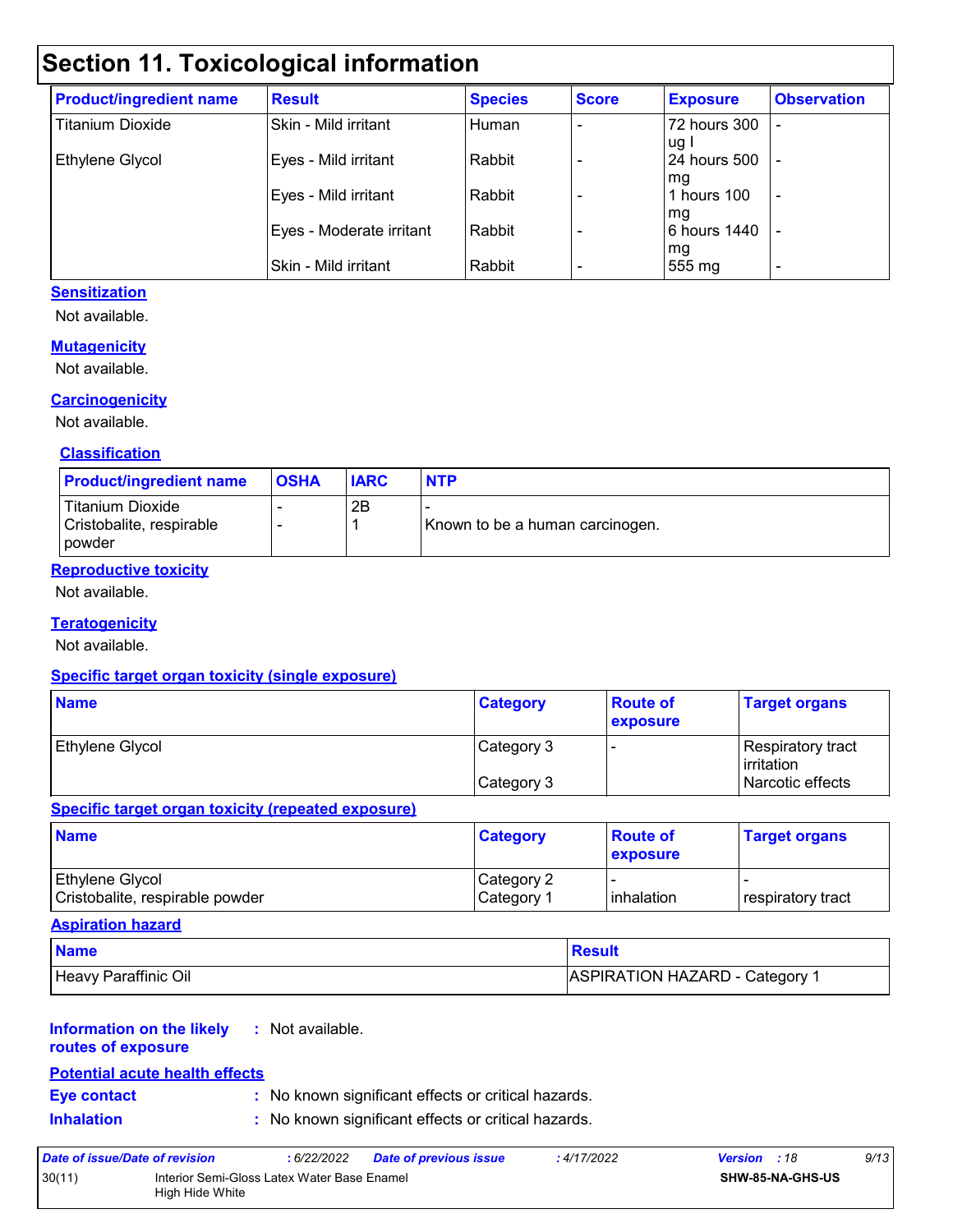### **Section 11. Toxicological information**

| <b>Skin contact</b> | : No known significant effects or critical hazards. |
|---------------------|-----------------------------------------------------|
| <b>Ingestion</b>    | : No known significant effects or critical hazards. |

**Fertility effects :** No known significant effects or critical hazards.

#### **Symptoms related to the physical, chemical and toxicological characteristics**

| Eye contact         | : No specific data. |
|---------------------|---------------------|
| <b>Inhalation</b>   | : No specific data. |
| <b>Skin contact</b> | : No specific data. |
| <b>Ingestion</b>    | : No specific data. |

|                                                   | Delayed and immediate effects and also chronic effects from short and long term exposure |  |
|---------------------------------------------------|------------------------------------------------------------------------------------------|--|
| <b>Short term exposure</b>                        |                                                                                          |  |
| <b>Potential immediate</b><br>effects             | $:$ Not available.                                                                       |  |
| <b>Potential delayed effects</b>                  | : Not available.                                                                         |  |
| <b>Long term exposure</b>                         |                                                                                          |  |
| <b>Potential immediate</b><br>effects             | : Not available.                                                                         |  |
| <b>Potential delayed effects : Not available.</b> |                                                                                          |  |
| <b>Potential chronic health effects</b>           |                                                                                          |  |
| Not available.                                    |                                                                                          |  |
| <b>General</b>                                    | : May cause damage to organs through prolonged or repeated exposure.                     |  |
| <b>Carcinogenicity</b>                            | : May cause cancer. Risk of cancer depends on duration and level of exposure.            |  |
| <b>Mutagenicity</b>                               | : No known significant effects or critical hazards.                                      |  |
| <b>Teratogenicity</b>                             | : No known significant effects or critical hazards.                                      |  |
| <b>Developmental effects</b>                      | : No known significant effects or critical hazards.                                      |  |

### **Numerical measures of toxicity**

#### **Acute toxicity estimates**

| <b>Route</b> | <b>ATE value</b> |
|--------------|------------------|
| Oral         | 35324.12 mg/kg   |

## **Section 12. Ecological information**

#### **Toxicity**

| <b>Product/ingredient name</b> | <b>Result</b>                         | <b>Species</b>                                  | <b>Exposure</b> |
|--------------------------------|---------------------------------------|-------------------------------------------------|-----------------|
| Titanium Dioxide               | Acute LC50 >1000000 µg/l Marine water | Fish - Fundulus heteroclitus                    | 196 hours       |
| Ethylene Glycol                | Acute LC50 6900000 µg/l Fresh water   | Crustaceans - Ceriodaphnia<br>I dubia - Neonate | 148 hours       |
|                                | Acute LC50 41000 mg/l Fresh water     | Daphnia - Daphnia magna -<br>l Neonate          | I48 hours       |
|                                | Acute LC50 8050000 µg/l Fresh water   | Fish - Pimephales promelas                      | 96 hours        |

#### **Persistence and degradability**

| Date of issue/Date of revision                                           |  | : 6/22/2022 | Date of previous issue | : 4/17/2022 | <b>Version</b> : 18     |  | 10/13 |
|--------------------------------------------------------------------------|--|-------------|------------------------|-------------|-------------------------|--|-------|
| 30(11)<br>Interior Semi-Gloss Latex Water Base Enamel<br>High Hide White |  |             |                        |             | <b>SHW-85-NA-GHS-US</b> |  |       |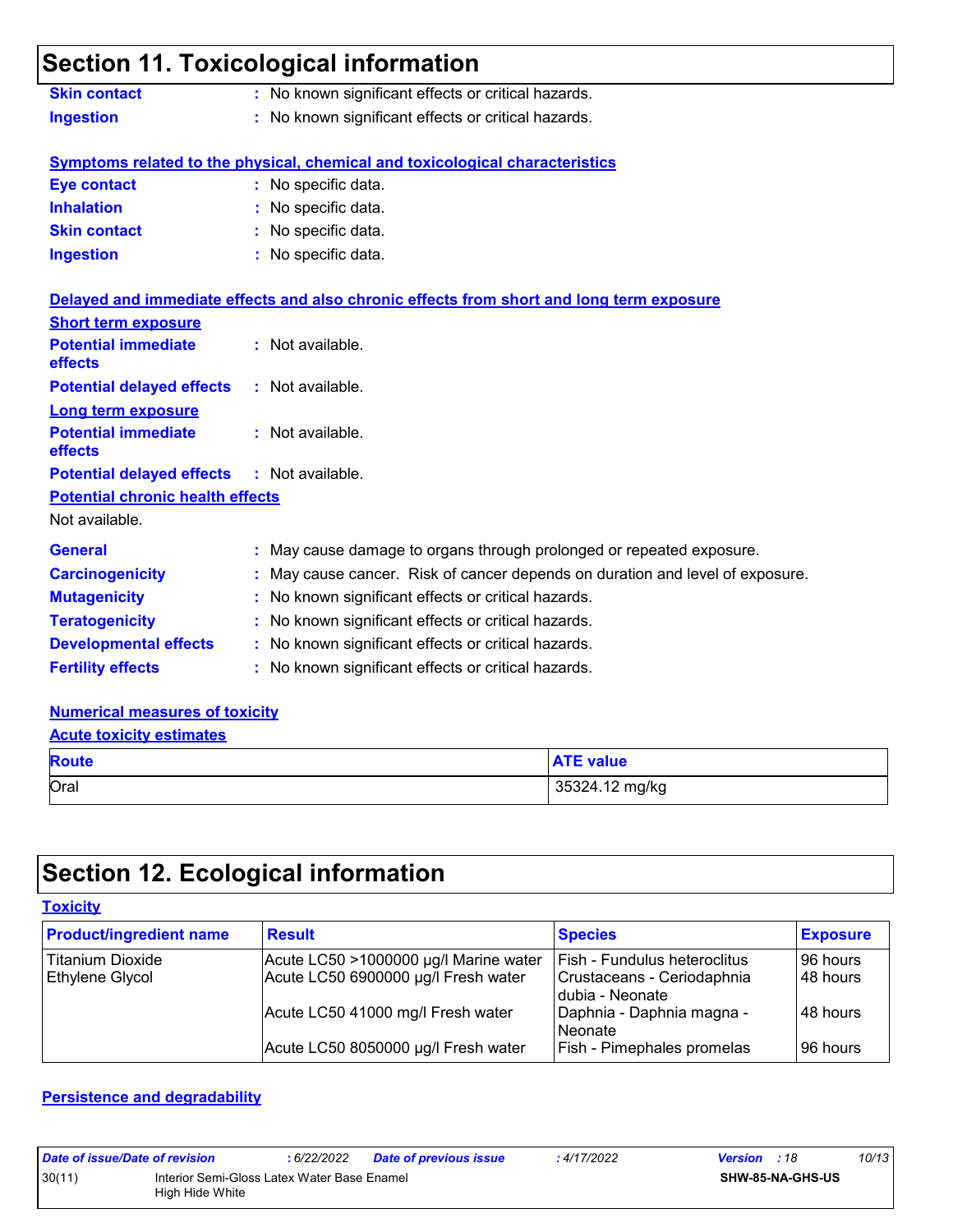### **Section 12. Ecological information**

| <b>Product/ingredient name</b> | <b>Aquatic half-life</b> | <b>Photolysis</b> | Biodegradability |
|--------------------------------|--------------------------|-------------------|------------------|
| <b>Ethylene Glycol</b>         |                          |                   | Readily          |

#### **Bioaccumulative potential**

Not available.

#### **Mobility in soil**

**Soil/water partition coefficient (KOC)**

**:** Not available.

#### **Other adverse effects** : No known significant effects or critical hazards.

### **Section 13. Disposal considerations**

#### The generation of waste should be avoided or minimized wherever possible. Disposal of this product, solutions and any by-products should at all times comply with the requirements of environmental protection and waste disposal legislation and any regional local authority requirements. Dispose of surplus and non-recyclable products via a licensed waste disposal contractor. Waste should not be disposed of untreated to the sewer unless fully compliant with the requirements of all authorities with jurisdiction. Waste packaging should be recycled. Incineration or landfill should only be considered when recycling is not feasible. This material and its container must be disposed of in a safe way. Care should be taken when handling emptied containers that have not been cleaned or rinsed out. Empty containers or liners may retain some product residues. Avoid dispersal of spilled material and runoff and contact with soil, waterways, drains and sewers. **Disposal methods :**

### **Section 14. Transport information**

|                                      | <b>DOT</b><br><b>Classification</b> | <b>TDG</b><br><b>Classification</b> | <b>Mexico</b><br><b>Classification</b> | <b>IATA</b>    | <b>IMDG</b>    |
|--------------------------------------|-------------------------------------|-------------------------------------|----------------------------------------|----------------|----------------|
| <b>UN number</b>                     | Not regulated.                      | Not regulated.                      | Not regulated.                         | Not regulated. | Not regulated. |
| <b>UN proper</b><br>shipping name    | $\overline{\phantom{a}}$            | $\blacksquare$                      |                                        |                | -              |
| <b>Transport</b><br>hazard class(es) | $\overline{\phantom{a}}$            | $\blacksquare$                      |                                        |                |                |
| <b>Packing group</b>                 | $\overline{\phantom{a}}$            | $\overline{\phantom{a}}$            | $\blacksquare$                         |                | $\blacksquare$ |
| <b>Environmental</b><br>hazards      | No.                                 | No.                                 | No.                                    | No.            | No.            |
| <b>Additional</b><br>information     | $\blacksquare$                      | $\blacksquare$                      |                                        |                | ۰              |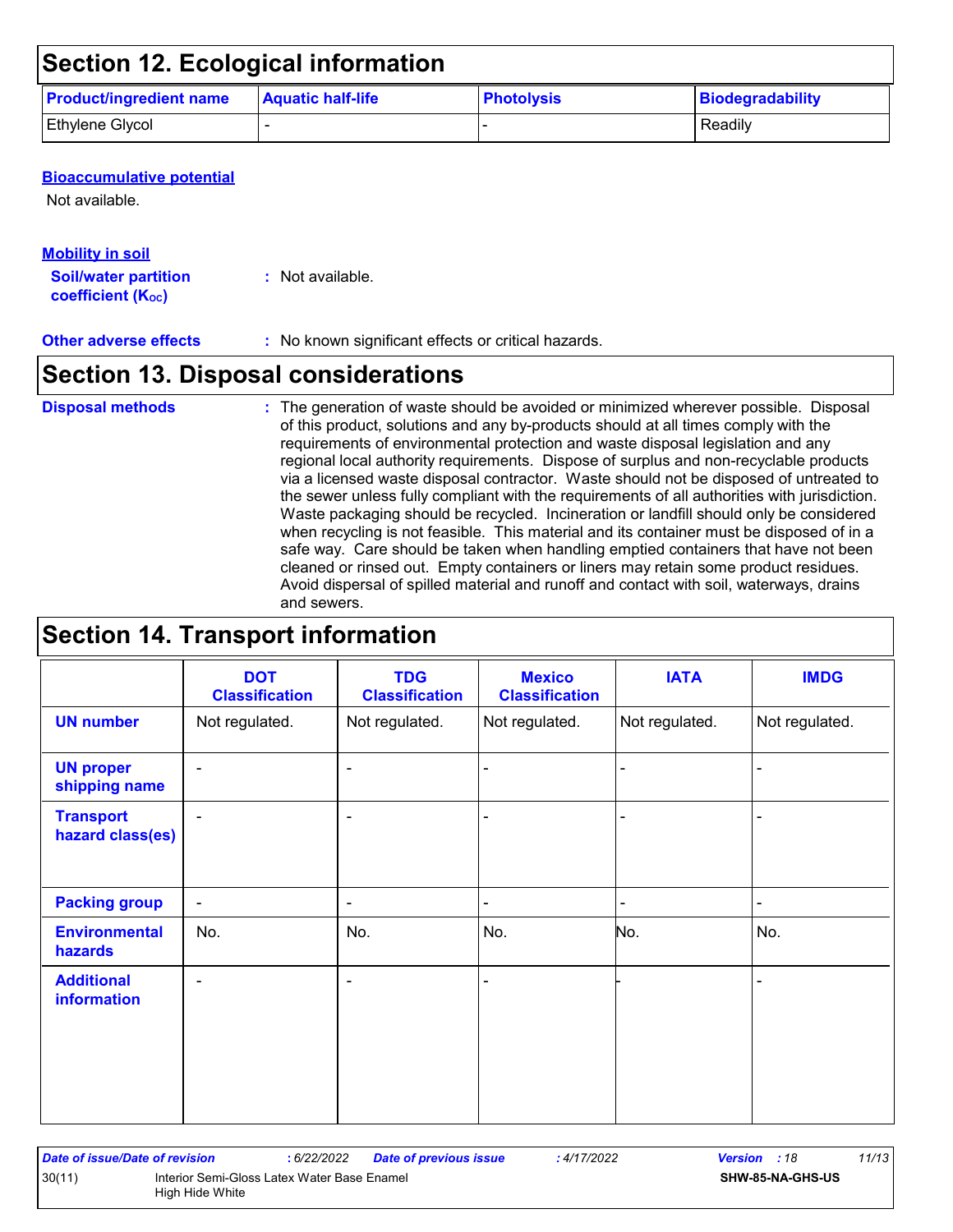### **Section 14. Transport information**

| <b>Special precautions for user :</b> | Multi-modal shipping descriptions are provided for informational purposes and do not<br>consider container sizes. The presence of a shipping description for a particular<br>mode of transport (sea, air, etc.), does not indicate that the product is packaged<br>suitably for that mode of transport. All packaging must be reviewed for suitability<br>prior to shipment, and compliance with the applicable regulations is the sole<br>responsibility of the person offering the product for transport. People loading and<br>unloading dangerous goods must be trained on all of the risks deriving from the<br>substances and on all actions in case of emergency situations. |
|---------------------------------------|-------------------------------------------------------------------------------------------------------------------------------------------------------------------------------------------------------------------------------------------------------------------------------------------------------------------------------------------------------------------------------------------------------------------------------------------------------------------------------------------------------------------------------------------------------------------------------------------------------------------------------------------------------------------------------------|
| <b>Transport in bulk according</b>    | Not available.                                                                                                                                                                                                                                                                                                                                                                                                                                                                                                                                                                                                                                                                      |
| to IMO instruments                    | - 50                                                                                                                                                                                                                                                                                                                                                                                                                                                                                                                                                                                                                                                                                |

**Proper shipping name :**

#### : Not available.

### **Section 15. Regulatory information**

**TSCA 5(a)2 proposed significant new use rules**: 2-Methyl-4-isothiazolin-3-one; 5-Chloro-2-methylisothiazolinone; Nonylphenoxypoly(ethoxy)ethanol

#### **SARA 313**

SARA 313 (40 CFR 372.45) supplier notification can be found on the Environmental Data Sheet.

#### **California Prop. 65**

WARNING: This product contains chemicals known to the State of California to cause cancer and birth defects or other reproductive harm.

| <b>International lists</b> | : Australia inventory (AIIC): Not determined.                |
|----------------------------|--------------------------------------------------------------|
|                            | China inventory (IECSC): Not determined.                     |
|                            | Japan inventory (CSCL): Not determined.                      |
|                            | Japan inventory (ISHL): Not determined.                      |
|                            | Korea inventory (KECI): Not determined.                      |
|                            | New Zealand Inventory of Chemicals (NZIoC): Not determined.  |
|                            | Philippines inventory (PICCS): Not determined.               |
|                            | Taiwan Chemical Substances Inventory (TCSI): Not determined. |
|                            | Thailand inventory: Not determined.                          |
|                            | Turkey inventory: Not determined.                            |
|                            | Vietnam inventory: Not determined.                           |

### **Section 16. Other information**

**Hazardous Material Information System (U.S.A.)**



**The customer is responsible for determining the PPE code for this material. For more information on HMIS® Personal Protective Equipment (PPE) codes, consult the HMIS® Implementation Manual.**

**Caution: HMIS® ratings are based on a 0-4 rating scale, with 0 representing minimal hazards or risks, and 4 representing significant hazards or risks. Although HMIS® ratings and the associated label are not required on SDSs or products leaving a facility under 29 CFR 1910.1200, the preparer may choose to provide them. HMIS® ratings are to be used with a fully implemented HMIS® program. HMIS® is a registered trademark and service mark of the American Coatings Association, Inc.**

**Procedure used to derive the classification**

|        | <b>Classification</b>                                          |             |                                                                 |             | <b>Justification</b>                       |       |  |
|--------|----------------------------------------------------------------|-------------|-----------------------------------------------------------------|-------------|--------------------------------------------|-------|--|
|        | CARCINOGENICITY - Category 1A                                  |             | SPECIFIC TARGET ORGAN TOXICITY (REPEATED EXPOSURE) - Category 2 |             | l Calculation method<br>Calculation method |       |  |
|        | Date of issue/Date of revision                                 | : 6/22/2022 | <b>Date of previous issue</b>                                   | : 4/17/2022 | Version : 18                               | 12/13 |  |
| 30(11) | Interior Semi-Gloss Latex Water Base Enamel<br>High Hide White |             |                                                                 |             | SHW-85-NA-GHS-US                           |       |  |